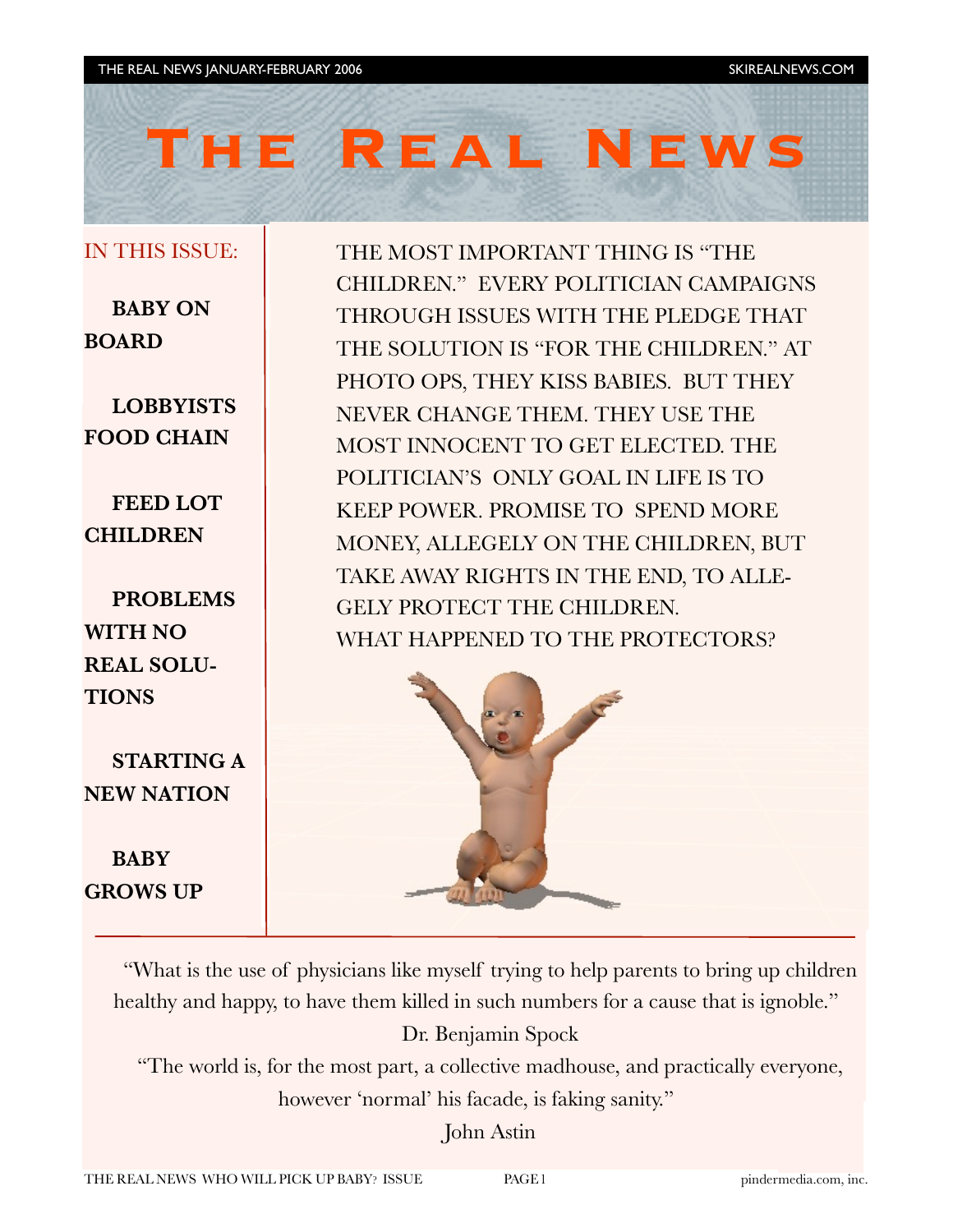#### **BABY ON BOARD**

An infant is the second most vulnerable person on the planet. The most vulnerable is the infant's parent, who is easily spooked into fear about their child by smooth talking, authoritative personalities. There are those who claim to "know" everything that there is to know about raising a child. Some of those "experts" in reality let their undocumented nannies and au peres raise their young children just long enough for the gene pool to be banished to private boarding schools. They are collectively called "know-it-alls," our nation's elite problem solvers; we generically call them politicians.

The spectrum of the protectorate includes those who believe that it takes a village to raise a child; which really means that a parent(s) does not have the basic skill set to raise their own child without some intervening control and guidance. The other side of the spectrum is that group that believes that the Stepford Wives was a documentary; the quaint suburban bliss of a flash frozen 1950s Leave It to Beaver society. They fed on the mainstream malaise of child rearing in the late 20th century: too many couples had a child as a fashion accessory; to keep up with the neighbors or kin who drive the latest gold plated Lexus. They remind this current parental focus group that there is no owner's manual given to them in the delivery room. You have been handed a needy, crying, abstinent, demanding, cash sucking human being; don't look in the mirror, you will see the resemblance of the selfish parent or yet, the so-called expert politician. A baby cannot help him or herself; a child only reaches the age of reason at seven. Their parents, and who they choose to listen to on parenting, at times have lost all reason or common sense.

There are a few natural rights instilled in the American way of life. One was the fundamental right to raise your child as you saw fit. It was an absolute right. A parent had the sole authority to raise their child in the means, manner, religion and disciplinary setting that parent chose to instill his or her values. The family unit is the foundation of any civilization. The family is where the next generation learns the rules of society, what is expected of them, how they are to behave, how to achieve their goals, and what to respect. It was only a generation ago when one could load up an Olds Vista Cruiser station wagon with 11 people, zip along the interstate at 75 miles per hour, with the kids bouncing from seat back to seat back unrestrained by car seats or seat belts. If a kid got out of line, there would be a corporal punishment. But current parents can no longer do this (at least in public) because those in the know have legislated against it. Discipline comes under the vagueness of certain aspects of child abuse in the minds of the sociologists who believe that no parent should be allowed any physical disclipine of a wayward child. Car seat laws are mandatory requirements for the protection of young children. Even though required, most are installed incorrectly. But in both aspects, it is outside forces telling parents how they are supposed to raise their children, under the threat of criminal citation.

Another mandatory requirement of a parent is a child's education. A child must go to school or the parent will be punished by local officials. Child labor laws in the early industrialization of America fundamentally changed the economic dynamics of the family unit. In third and second world societies, every member of the family unit is needed to contribute cash or services to the family in order for the family to survive. It could be working the fields, working in a factory, selling goods in a marketplace. When government mandated that children could not work dangerous jobs, or any job at all before the age of 15, the family unit had a problem. What to do with the children if they were not going to work? Government provided the answer by mandating that all children need to attend public schools. Education was the means of the lower classees to better their lot in life; to end the cycle of poverty of unskilled labor-factory jobs to intellectual skilled jobs or professions. In the old country, many immigrant families could not send their children to school because that was reserved for the noble classes. Education was another promise of new opportunity in America. In the past few decades, some parents have become fed up with the state of public education. Many parents are concerned that their children were not learning the basic math and science fundamentals. Many were concerned that the schools were not teaching but indoctrinating a secular, social driven governmental policy of dependence. So parents, falling back on their fundamental right to raise their children as they see fit, used private schools or home schools to educate their children.

School boards, like most government agencies, are slow to react to trends. Private and home schooling is a condemnation of the public education system. Parents are willing to pay twice (tax dollars for public schools and private savings for private tuition) to get their children to a place where they can receive a quality education. And the former is part of the problem; there is a lack of accountability when the public educators are not hurt when a parent takes their child out of public school because the parents are still paying into the public school funds. With the modern family unit having a negative birthrate (less than 2.0 children), the majority of homeowners being single persons, the public education tax base has grown to its highest level with a plateaued enrollment. Yet, the need for increase funding is never ending.

Part of the problem with educating baby is that the federal government puts so much strings attached to federal education dollars, administrative costs are prohibitive. Programs such as special education, no child left behind, after school programs, national testing standards displace independent, parent imputed in the education of their children into a regulatory bureaucracy abyss. And in the end, after a university degree, last year's graduates have no guaranteed job; no real prospects for a high paying profession with security for life. Most graduate with six figure student loan debt and the prospect of returning to their high school job at the burger joint while waiting for an acceptance letter to arrive at their parent's house. Public officials don't accept that responsibility; they blame it on the parents.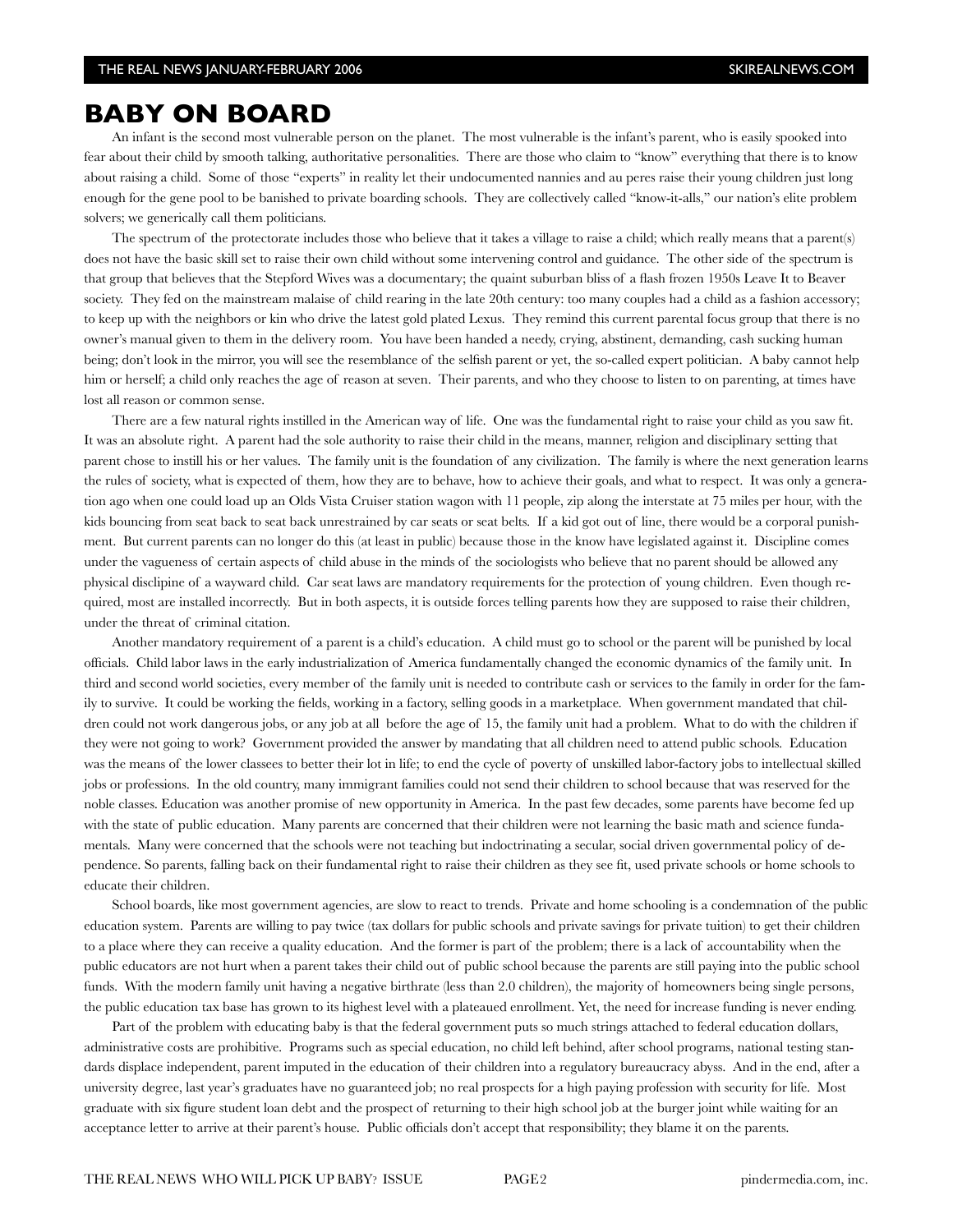### **LOBBYIST FOOD CHAIN**

From Webster's New World Dictionary for the American Language:

Lobbyist: a person who tries to get legislators to introduce or vote for measures favorable to a special interest he represents.

Bribe: 1. anything, especially money, given or promised to induce a person to do something illegal or wrong. 2. anything given or promised to induce a person to do something against his wishes.

The Abramoff scandal has hit Washington D.C. as a cold winter gale would send a shiver up the spine of a unclothed homeless man. Congressmen are looking over their shoulder wondering if the prosecutors fishnet will catch them. They are wondering if former Congressman Duke Cunningham's wearing a wire before his plea deal on public corruption charges will lead to more indictments. But for once, the spotlight is on the dirty national secret business called career politics.

Incumbents have culled their elected positions as careers when in essence the founding fathers felt that the central government should be a limited public service. Most of the first Congressmen left early because their stipends were too small, and their businesses at home needed their attention. But the concept of public service has turned into private gain by the modern politician. The elected have created their own money machine, salted themselves with high pensions, haute office spending, unaccountable perks of office, and a social club of elitists out of touch with the daily lives of their constituents. They only pander to the public when they need their votes to get re-elected. The daily grind is fundraising; thousands of dollars an hour, millions of dollars a year, are funneled into the domain of the official's campaign coffers.

Lobbyists and special interest groups give politicians money. Money talks. Money brings access. Money helps buy elections. Money is the currency of political power. An elected official who votes on legislation which affects every single person, industry, community or relationship can count on at least two sides, a yes or no group. The groups must curry favor with the politician in order for their views to be heard. So a clever politician blows with the wind and never makes up his mind; or changes it as the register rings at his campaign office. It is not about beliefs or principles; it is about cash flow. A bill that could cost an industry millions of dollars in new regulatory costs could easily be done away with after a few thousand in contributions, a weekend



retreat with some elected officials, or a shopping spree for a spouse; friends don't backstab friends, do they? More and more the lobbyists are literally in bed with the politicians; wives are on lobby firm staffs representing clients who have a stake in pending legislation. The movement of money is a family business. Elected officials can get their friends and family members on boards, commissions, set up legislation to get their lawyer-accountant-consultant kin more work, or set up the next round of lobbyist cash contributions to be shared among the family business partners.

A Washington official is making \$125,000/year but living the lifestyle of a mulitmillionaire. Most Senators are millionaires; few, if any, recuse themselves from their private business affairs and their public trust. Some politicians came to Congress and left millionaires. The rotten smell is not necessarily the decaying tidal silt of the Potomac River.

Politicians want to be influenced. They have their arms open wide because they weld power (their vote) which has value to special interests. The whole framework of legislation is not what is in the national good, but which special interest group won the Game and got the most votes. Congress won't outlaw, reform or change the lobbyists role because that would hurt their personal bottom line. It is not bribery because the politicians say its not. With a 95 percent retention rate, incumbents have no fear of losing their political careers, unless they get too greedy or too stupid to care.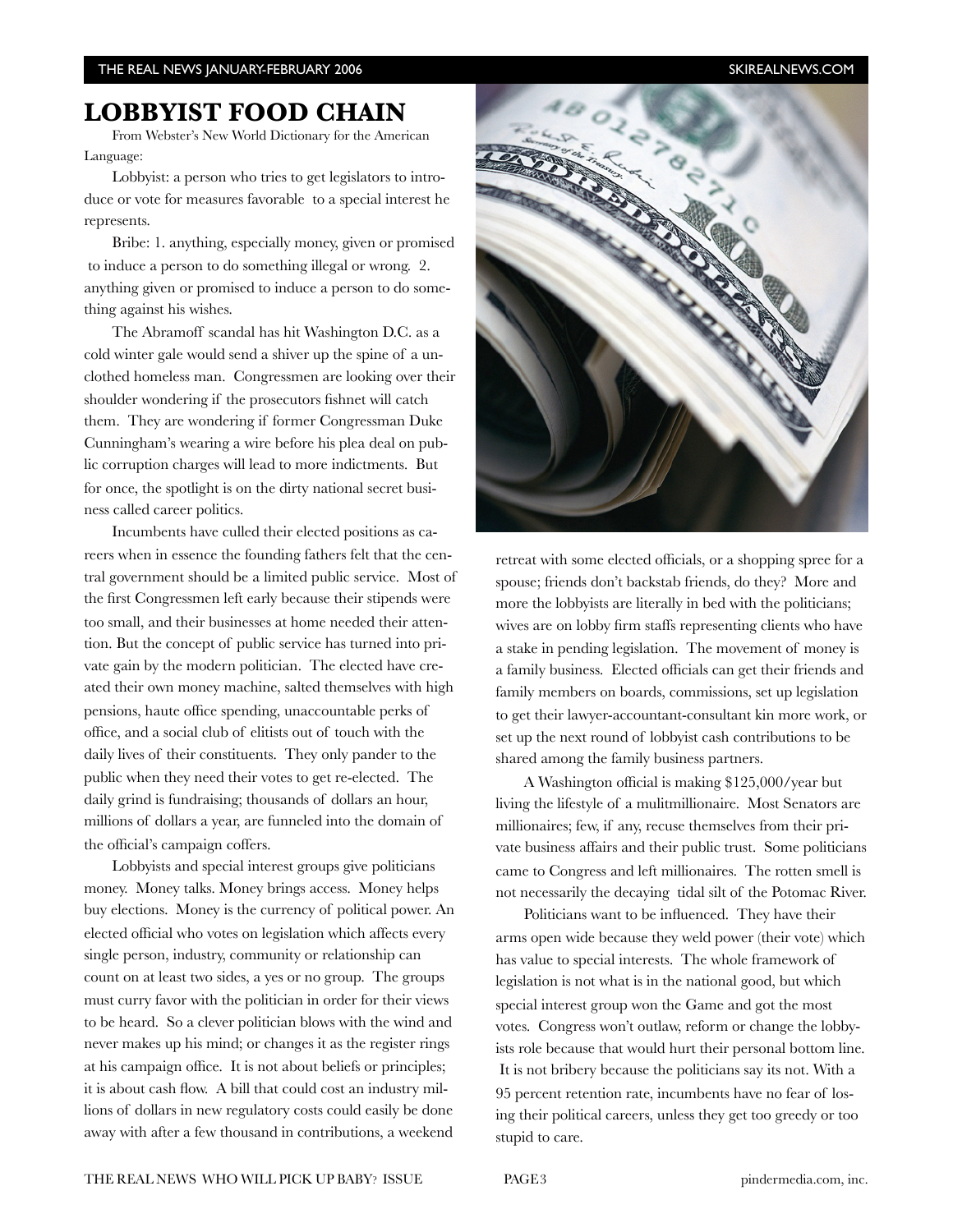## **FEED LOT CHILDREN**

Politicians want to control, everything. It is the nature of the beast, politics. It is the supply and demand of alleged solutions to problems. But the elected officials control both ends of the equation, for their benefit first.

In order to succeed, a politician needs to have an enemy in which a cause can unite voters to his or her own side. Abraham Lincoln was the first to exploit a moral cause in his quest for the presidency, slavery.

Today, politicians scramble to find villains in which to seize the news soundbite spotlight from their opponents. For example, elected officials have been harping on the "crisis" of obese children in America. They claim that there is an appalling dietary scandal sweeping this country that puts average school children at high risk. The demon in story: fast food franchises. They are claimed to be the devil's current house of worship. Caloric cholesterol central. Hell on earth. Pure greasy evil.

So the politicians create a studio back lot image that America's children are grouped in corrals and being force fed cheeseburgers, fries and onion rings until they can tip the scales a few revolutions like cattle in pens outside the slaughterhouse. They base this fearful image on a few disconnected facts. First, children eat more fast food meals now than a generation ago. Maybe once a month, if you were good, parents would take the family to McDonald's for Saturday lunch. Now, a parent has a choice of either cooking breakfast or giving a child \$5 to buy an egg muffin on the way to school. Second, they will find statistical studies that the number of overweight children has increased since the last study. But there are more children than the last study. But they don't use the images of the athletic children, the lean basketball players, gymnasts, ice skaters, track and field runners. American public school emphasis for the last two decades has not been education, but sports. Society in general has put sports and its stars ahead of science and engineers. So politicians don't show the growing number of student-athletes in action. Why? Because they disprove the point of their campaign.

It is the campaign, whether it is right or wrong, that is the point. With a campaign, a politician gets recognition, which begets support, with begets financial campaign donations, which leads to buying advertising and electioneering, which secures an incumbent's position of power, which has its own monetary and other perks that would make the average voter green with envy.

Today's children are depicted as chickens who never touch the ground during their childhood. Instead the caged are force fed until they almost explode. Yes, they are being force fed, political tripe, if they listen. The demographic called "soccer moms" would dispute the claim that their children are sedentary eating machines. Modern moms have bus schedules to get their children to-from soccer games, gymnastic practices, music lessons, scout activities, basketball camps, volleyball try-outs, cheerleading practice . . . the amount of outside school activities almost equals in-school time for some children.

If there are issues with children's weight, who should deal with it? Common sense would say the child and his parents because this would be the starting and ending point of the discussion. For the parent, it is the choice of getting up earlier in the morning, making breakfast and packing lunch boxes versus setting out cash and letting the children feed themselves in the open market. For the child, it is a matter of personal discipline and self-worth. Children who are depressed could eat more, leading to image issues, nasty barbs at school by classmates, leading to more insecurity and more depression. But every child is good at something. If that is encouraged, a child can manage the aspects of his or her life. But that takes time. Time from a parent to take charge, find the positives in a child's stage of life, and to encourage that personal growth. It also takes the child's commitment as well. Student athletes train to be in the best sport shape of their lives because that is part of the personal growth needed in order to reach their goals in competition.

So it is the family unit that is the determining factor in solving this type of personal problem. The solution of obese children can be solved only from within the household. Parents cannot depend on fast food franchises to feed their children. Children cannot hide their emotional baggage inside a supersized value meal.

But the elected bodies of government want to substitute their programs for the family unit. They continue to preach that government is the answer to all your problems. And better yet, it won't cost you anything. Which is a totally false premise and pledge. Government creates no wealth or income; it only taxes its citizens to pay for programs, through overt (income) and covert (user fees) collection methods. A parent would have a better chance with a patent medicine sideshow barker than trusting the government to get their child back into student shape. So that's why medications are also government regulated.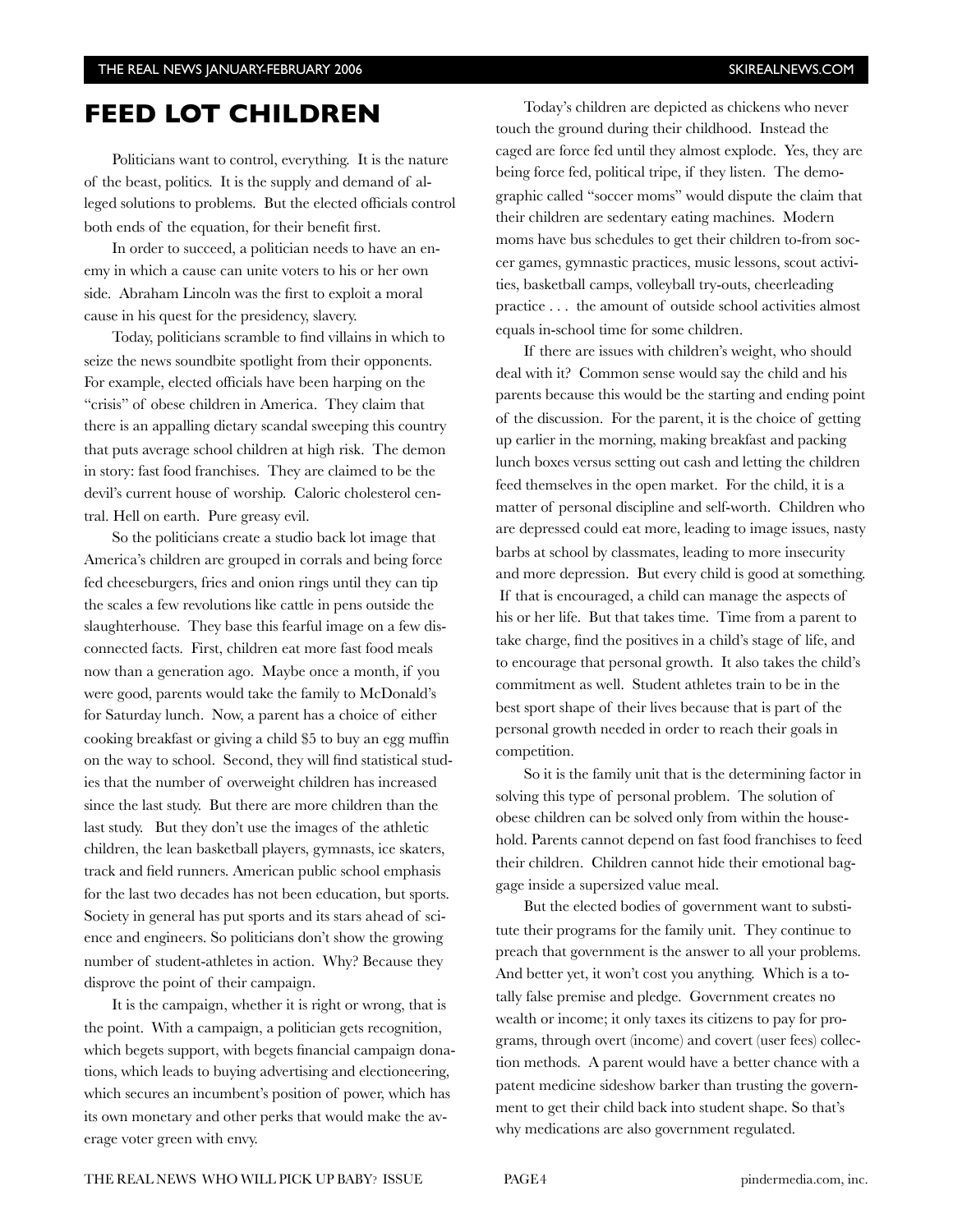# **PROBLEMS WITH NO REAL SOLUTIONS**

If you look back on the timeline of your own life, you can see that all of the government's major programs, crisis management, and spending programs have created one, large burning money pit sinkhole.

From the library shelf, we turn to the 1986 edition of the *Best Editorial Cartoons of the Year*. Editorial cartoonists, recently in the news, usually document the realities of the current political, social and economic situations better than historians decades later. A review of the events twenty years ago with present day proves the the point that there are problems with no real political solutions.

In 1986, the President had to deal with Muslim terrorists hijacking a plan, marine barrack bombings, and anti-American extremism abroad.

In 1986, famine was rampant in the third world, with Ethiopia having had a million people die in one year.

In 1986, the Philippines was in civil crisis, with a communist army attempting to consolidate control of the country.

Reagan and Gorbachev had a summit to decrease the prospects of nuclear war, and Reagan's expensive grand defense plan of "Star Wars."

Reagan's budget director resigned over the prospects of a huge national deficit created by massive defense spending programs of the administration without a corresponding tax increase.

Congress had the deficit, decrease in general revenue sharing, and social security cuts in costs of living increases. But is also passed a \$52 billion farm support bill.

The Defense Department was rocked with a scandal on the costs of simple items being thousands of times real value. Defense contractors were getting rich on the backs of the taxpayers. The Pentagon's \$18 billion annual pension program was called "a scandal." More than 12 people were charged with foreign spying in the United States.

The U.S. trade deficit grew and American became a net debtor nation. In five years, 1.7 million manufacturing jobs had been lost to foreign competition.

In the Middle East, one word described the situation: "terrorism." Syria, Palestine, and Libya were all major terror players in the region.

In 1986, the issue of tax reform was discussed but not fully passed by Congress.

Crime, gun issues, lenient courts coddling criminals were all news headlines in 1986.

The Supreme Court issued an opinion on school prayer. Steroids were dispensed by the Grim Reaper and now part of the sports lexicon.

Health care issues included malpractice insurance costs skyrocketing, Medicare socializing medicine benefits like fast food drive thru windows was shown, and the promise of medical research finding cures was only a moment away.

In 1986, cartoonists ripped airline and airport security has extremely poor in the wake of hijackings and terrorist attacks.

Pollution was still a global issue, but nothing changed.

In the world of marketing, the worst disaster ever was the introduction of New Coke.

So in the past twenty years, millions to billions of dollars have been spent on these problems by government and others. Has terrorism, famine, world civil wars, U.S. communism cold war, federal budget deficits, tax reform, Defense department contractor scandals, trade deficits, debtor nation status, social security, health care costs, Medicare, airline security or pollution been solved??

Of course not.

Twenty years from now the same problems will confront us. They will survive because these issues have now been institutionalized, become the fabric of the American bureaucratic machine. The government sector of the economy is growing while the industrial sector of the economy is declining. Governments need issues in order to support patronage hiring and spending of tax dollars. To solve a problem means to eliminate a segment of your voting bloc, and that is not good for an incumbent to do.

Because of the droning and repetitious nature of campaign speeches, most Americans have been brain dead to the cause and effect of the rhetoric to their daily lives when they enter the voting booth. Drilled as a civic duty to cast a ballot, they are conditioned to vote within the two-party system, which guarantees no change in the way the bureaucracy will operate in the future. If the nation was run like the founding fathers, who left to run their own farms and businesses, career politicians do not have the private sector skill sets to survive. So career politicians help create the business of government problem solving in lieu of personal independence in order to keep themselves richly employed and powerful.

#### **STARTING A NEW NATION**

Running a virtual nation is the goal of the staff of cyberbarf.com (http://www.cyberbarf.com) through the on-line simulation Nation States web site (http://www.nationstates.net/clintonia-rogtaden).